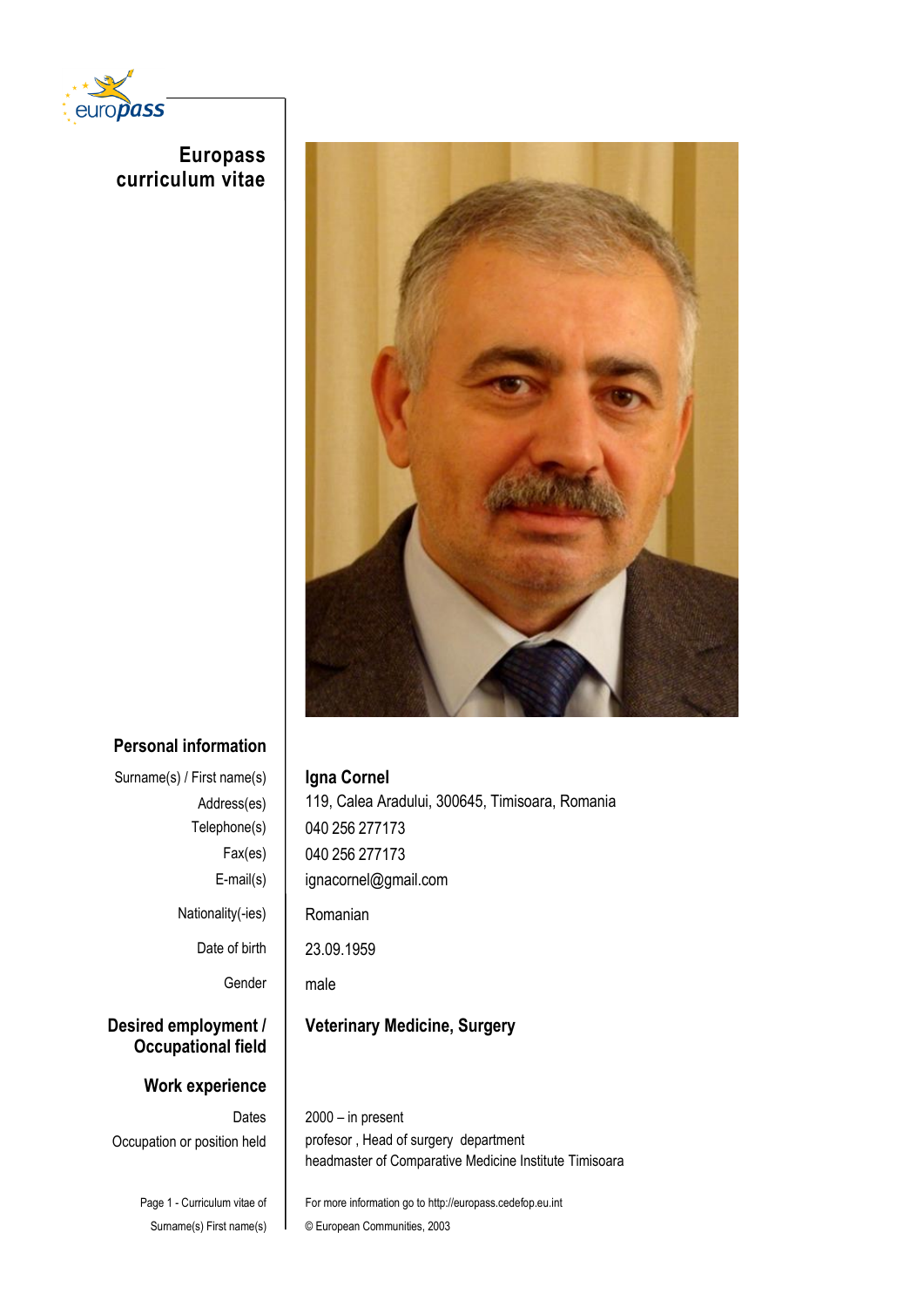| Main activities and responsibilities | Titular of courses:                                                                                                                       |  |  |  |  |
|--------------------------------------|-------------------------------------------------------------------------------------------------------------------------------------------|--|--|--|--|
|                                      | Basic surgery                                                                                                                             |  |  |  |  |
|                                      | Veterinary Surgery Techniques                                                                                                             |  |  |  |  |
|                                      | Orthopaedics - small animals                                                                                                              |  |  |  |  |
|                                      | <b>Surgical Diseases</b>                                                                                                                  |  |  |  |  |
|                                      | Researcher activity - Headmaster of Comparative Medicine Institute (IMC) - subsidiary Timisoara /<br>director of researh grants           |  |  |  |  |
|                                      | Clinic activity                                                                                                                           |  |  |  |  |
|                                      | Evaluation of national research activity - Expert of the CNCSIS, RNE, CEEX<br>Guide of university degree paper                            |  |  |  |  |
|                                      | Managership of PhD degree, IOD - USAMVB Timişoara<br>Member of professorial board FMV Timişoara                                           |  |  |  |  |
|                                      | Member in board of examiners from university degree                                                                                       |  |  |  |  |
| Name and address of employer         | UNIVERSITY OF AGRICULTURAL SCIENCE AND VETERINARY MEDICINE OF BANAT<br>TIMISOARA, ROMANIA 119, CALEA ARADULUI, 300645, TIMISOARA, ROMANIA |  |  |  |  |
| Type of business or sector           | Education / research                                                                                                                      |  |  |  |  |
| Type of business or sector           | Academic, veterinary surgery clinic, research                                                                                             |  |  |  |  |
| Dates                                | 1997-2000                                                                                                                                 |  |  |  |  |
| Occupation or position held          | Lecturer, Surgery Department                                                                                                              |  |  |  |  |
| Main activities and responsibilities | Titular of courses:                                                                                                                       |  |  |  |  |
|                                      | Basic surgery, Anaesthesiology, Traumatology                                                                                              |  |  |  |  |
|                                      | Veterinary Surgery Techniques                                                                                                             |  |  |  |  |
|                                      | Researcher activity                                                                                                                       |  |  |  |  |
|                                      | Clinic activity                                                                                                                           |  |  |  |  |
| Name and address of employer         | University of Agricultural Science and Veterinary Medicine of Banat Timisoara Romania                                                     |  |  |  |  |
|                                      | 119, Calea Aradului, 300645, Timişoara, România                                                                                           |  |  |  |  |
| Type of business or sector           | Academic, veterinary surgery clinic, research                                                                                             |  |  |  |  |
| Dates                                | 1992 - 1997                                                                                                                               |  |  |  |  |
| Occupation or position held          | Lector, Surgery department                                                                                                                |  |  |  |  |
| Main activities and responsibilities | Titular of courses:                                                                                                                       |  |  |  |  |
|                                      | Basic surgery, Anaesthesiology, Traumatology                                                                                              |  |  |  |  |
|                                      | Veterinary Surgery Techniques                                                                                                             |  |  |  |  |
|                                      | Clinic activity for Surgical pathology                                                                                                    |  |  |  |  |
|                                      | Researcher activity                                                                                                                       |  |  |  |  |
|                                      | Clinic activity                                                                                                                           |  |  |  |  |
| Name and address of employer         | University of Agricultural Science and Veterinary Medicine of Banat Timisoara Romania                                                     |  |  |  |  |
|                                      | 119, Calea Aradului, 300645, Timisoara, Romania                                                                                           |  |  |  |  |
| Type of business or sector           | Academic, veterinary surgery clinic, research                                                                                             |  |  |  |  |
| Dates                                | 1987 - 1992                                                                                                                               |  |  |  |  |
| Occupation or position held          | Assistant professor, Surgery department                                                                                                   |  |  |  |  |
| Main activities and responsibilities | Demonstration of Basic surgery                                                                                                            |  |  |  |  |
|                                      | Clinic activity for Surgical pathology                                                                                                    |  |  |  |  |
|                                      | Researcher activity                                                                                                                       |  |  |  |  |
|                                      | Clinic activity                                                                                                                           |  |  |  |  |
| Name and address of employer         | University of Agricultural Science and Veterinary Medicine of Banat Timisoara Romania                                                     |  |  |  |  |
|                                      | 119, Calea Aradului, 300645, Timisoara, Romania                                                                                           |  |  |  |  |
| Type of business or sector           | Academic, veterinary surgery clinic, research                                                                                             |  |  |  |  |
| Page 2 - Curriculum vitae of         | For more information go to http://europass.cedefop.eu.int                                                                                 |  |  |  |  |
| Surname(s) First name(s)             | © European Communities, 2003                                                                                                              |  |  |  |  |
|                                      |                                                                                                                                           |  |  |  |  |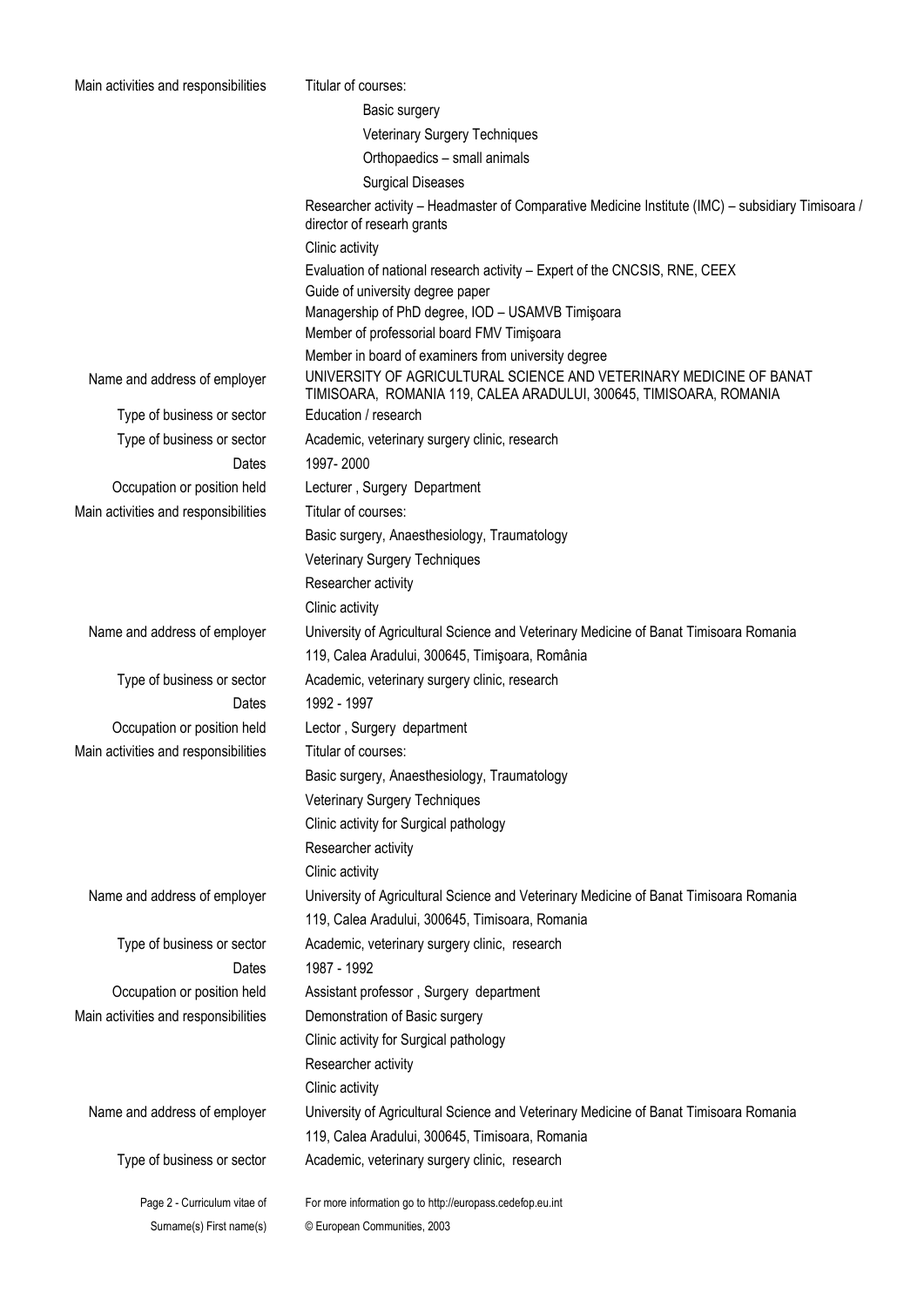| Dates                                | 1984 - 1987                                                                                                                                                                                                                                            |  |  |  |  |
|--------------------------------------|--------------------------------------------------------------------------------------------------------------------------------------------------------------------------------------------------------------------------------------------------------|--|--|--|--|
| Occupation or position held          | Farm veterinarian medic                                                                                                                                                                                                                                |  |  |  |  |
|                                      | Associate professor, Surgery department                                                                                                                                                                                                                |  |  |  |  |
| Main activities and responsibilities | Veterinary practice (equine farm, equestrian club, cattle farm, ovine farm, swine farm, poultry farm,<br>lab animal)                                                                                                                                   |  |  |  |  |
|                                      | Demonstration of Basic surgery                                                                                                                                                                                                                         |  |  |  |  |
|                                      | Clinic activity for Surgical pathology                                                                                                                                                                                                                 |  |  |  |  |
|                                      | Researcher activity                                                                                                                                                                                                                                    |  |  |  |  |
| Name and address of employer         | - Didactic-Experimental Centre of Agronomic Institute Timisoara 119, Calea Aradului, 1900,<br>Timisoara, Romania                                                                                                                                       |  |  |  |  |
|                                      | - Agronomic Institute Timisoara 119, Calea Aradului, 1900, Timisoara, Romania                                                                                                                                                                          |  |  |  |  |
| Type of business or sector           | Veterinary practice, academic, research                                                                                                                                                                                                                |  |  |  |  |
| <b>Education and training</b>        |                                                                                                                                                                                                                                                        |  |  |  |  |
| Dates                                | ESVOT training 10-18 09.2007 and 12-19. 09.2008 Munchen, Germany<br>Equine Surgery - Equine Hospital Rood and Riddle, Lexington, Kentucky, USA 15 - 20. 08. 2000<br>Equine Pathology - Equine Medical Center, Hochston, Georgia, USA, 1 - 14. 08. 2000 |  |  |  |  |

Equine Pathology - Equine Medical Center, Hochston, Georgia, USA, 1 – 14. 08. 2000 Small Animal Surgery - University of Georgia, Teaching Hospital, Athena, USA, 15 – 30. 07. 2000 Veterinary Surgery – teaching methods (course of curriculum) University of Medicine Veterinary, Vienna, Austria, 4 – 18 02. 1998 PhD degree in Veterinary Surgery (Faculty of Veterinary Medicine Timisoara) 25. 02. 1993 - 04.02.1997 Small Animal Surgery – European College of Veterinary Surgery 10-15. 06.1993 Digit diseases of ruminants - University of Liverpool, England 22.06 - 9. 07. 1990 Title of qualification awarded Veterinary surgeon Principal subjects/Occupational skills covered Veterinary surgery Veterinary anaesthesiology Veterinary orthopaedic Veterinary oncology Name and type of organisation providing education and training European Society of Veterinary Orthopaedics and Traumatology (ESVOT) Equine Hospital Rood and Riddle, Lexington, Kentucky, USA Equine Medical Center, Hochston, Georgia, USA University of Georgia, Teaching Hospital, Athena, USA University of Medicine Veterinary, Vienna, Austria Faculty of Veterinary Medicine Timisoara European College of Veterinary Surgery University of Liverpool, England Level in national or international classification certificates of advanced study, diplomas ECVS - DVM - Doctor Veterinarian Medic (B402/8924/1984) - license PhD (no. 0001627 / 1997)

Medic veterinary primary (no. 69 / 1998)

For more information go to http://europass.cedefop.eu.int © European Communities, 2003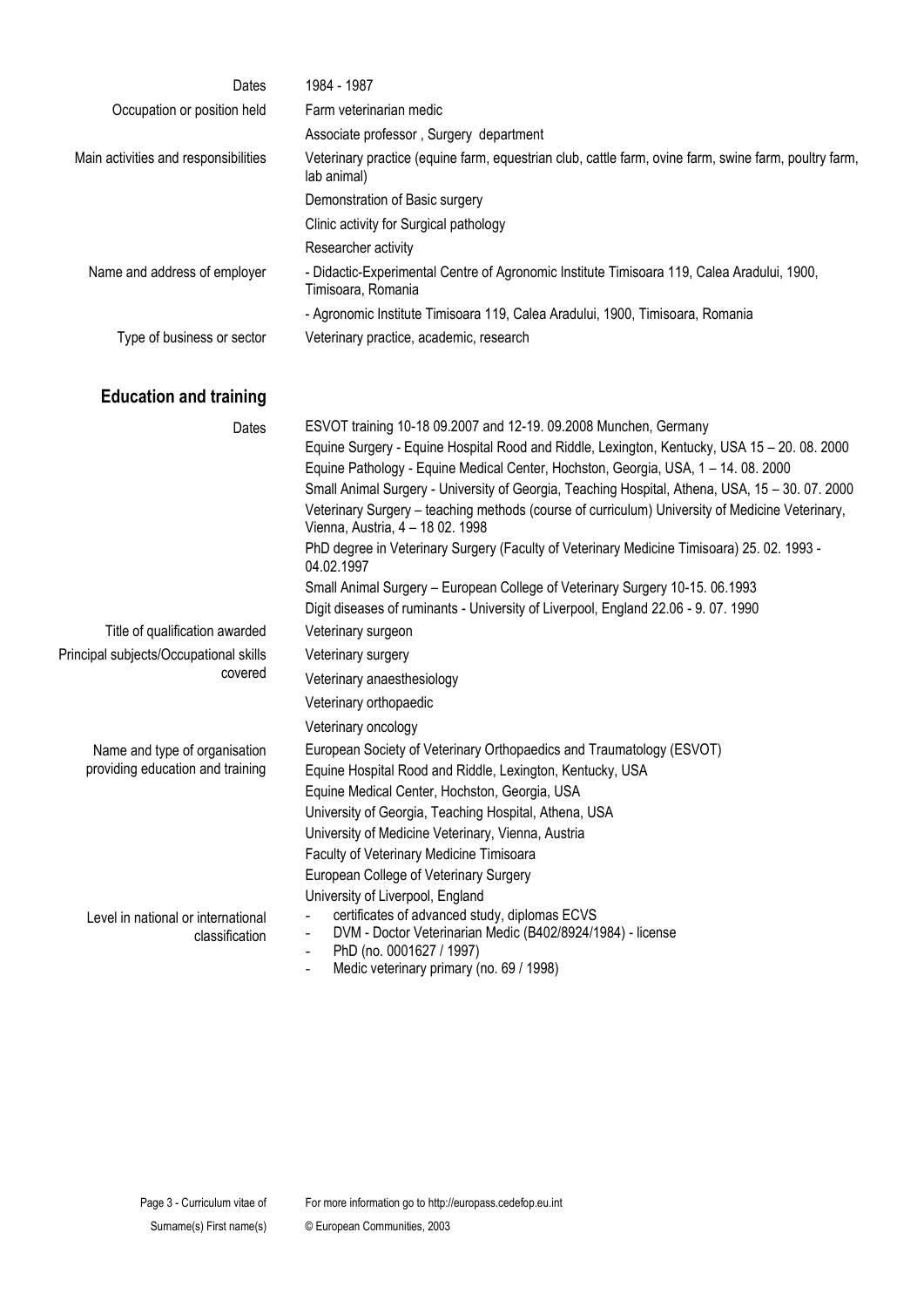| <b>Personal skills and</b>                                 | competences        |                                                                                                                                                                                                                                                                                                                                                                                                                                                                  |                                                        |                                                                    |                                                                                                                                                                                                                                                                                                          |              |  |  |
|------------------------------------------------------------|--------------------|------------------------------------------------------------------------------------------------------------------------------------------------------------------------------------------------------------------------------------------------------------------------------------------------------------------------------------------------------------------------------------------------------------------------------------------------------------------|--------------------------------------------------------|--------------------------------------------------------------------|----------------------------------------------------------------------------------------------------------------------------------------------------------------------------------------------------------------------------------------------------------------------------------------------------------|--------------|--|--|
|                                                            | Mother tongue(s)   | Romanian                                                                                                                                                                                                                                                                                                                                                                                                                                                         |                                                        |                                                                    |                                                                                                                                                                                                                                                                                                          |              |  |  |
| Other language(s)                                          |                    |                                                                                                                                                                                                                                                                                                                                                                                                                                                                  |                                                        |                                                                    |                                                                                                                                                                                                                                                                                                          |              |  |  |
|                                                            | Self-assessment    | Understanding                                                                                                                                                                                                                                                                                                                                                                                                                                                    |                                                        | <b>Speaking</b>                                                    |                                                                                                                                                                                                                                                                                                          | Writing      |  |  |
|                                                            | European level (*) | Listening                                                                                                                                                                                                                                                                                                                                                                                                                                                        | Reading                                                | Spoken interaction                                                 | Spoken production                                                                                                                                                                                                                                                                                        |              |  |  |
| Language                                                   | <b>English</b>     | satisfactory                                                                                                                                                                                                                                                                                                                                                                                                                                                     | satisfactory                                           | satisfactory                                                       | satisfactory                                                                                                                                                                                                                                                                                             | satisfactory |  |  |
| Language                                                   | <b>French</b>      | satisfactory                                                                                                                                                                                                                                                                                                                                                                                                                                                     | satisfactory                                           | satisfactory                                                       | satisfactory                                                                                                                                                                                                                                                                                             | satisfactory |  |  |
|                                                            |                    |                                                                                                                                                                                                                                                                                                                                                                                                                                                                  | (*) Common European Framework of Reference (CEF) level |                                                                    |                                                                                                                                                                                                                                                                                                          |              |  |  |
| Social skills and competences                              |                    |                                                                                                                                                                                                                                                                                                                                                                                                                                                                  | Member of Romanian Veterinary Christian Mission        |                                                                    |                                                                                                                                                                                                                                                                                                          |              |  |  |
| Organisational skills and                                  | competences        | $\Box$<br>$\frac{1}{2}$                                                                                                                                                                                                                                                                                                                                                                                                                                          |                                                        | Manager ship of PhD degree, IOD - USAMVB Timisoara                 | Member of the researches team of the FMV Timisoara by 1984 (competition IAT, USAMVB)<br>coordinate activities of the research team of the IMC by 2000 (contest CNCSIS, ANSTI)                                                                                                                            |              |  |  |
| Technical skills and competences                           |                    |                                                                                                                                                                                                                                                                                                                                                                                                                                                                  |                                                        | congress - Nowy Sad, Yugoslavia; Lyon, France și Berlin, Germany); | - Introducer in experimental methodology from digestive tract suture and anastomosis a new original<br>technique for evaluation of revascularization impact by computer evaluation of ischemic degree;<br>digestive motility by electric transducer of movement - methods presented of the international |              |  |  |
| Computer skills and competences                            |                    | - 1987-1988 practice works of Calculator Programming - year II Veterinary Medicine IA Timisoara;<br>- Elaborated of the computer programs of the evaluation, analysis, prognosis and therapeutic<br>optimization in to volemic disorders of the animals.                                                                                                                                                                                                         |                                                        |                                                                    |                                                                                                                                                                                                                                                                                                          |              |  |  |
| Artistic skills and competences                            |                    | - contributions of the iconography endowment of the Surgery discipline (5 movies, 210 posters, 850<br>slides, 96 Power Point presentation, 10 CD thematic);<br>- 200 original graphic drawings used for illustrated of the book: Tehnici chirurgicale veterinare -<br>Veterinary Surgical Techniques Brumar - Publishing House, Timisoara, 1999 I.S.B.N. 973-9295-37-<br>1 (386 pages), book awarded with Romanian Academy Award "Ion Ionescu de la Brad" - 1999 |                                                        |                                                                    |                                                                                                                                                                                                                                                                                                          |              |  |  |
| Specialisations/ Working visits /<br>Experience exchanges/ |                    | University of Veterinary Medicine Zurich, Switzerland<br>Equine Hospital Rood and Riddle, Lexington, Kentucky, USA<br>Equine Medical Center, Hochston, Georgia, USA<br>University of Georgia, Teaching Hospital, Athena, USA<br>University of Medicine Veterinary, Vienna, Austria<br>Faculty of Veterinary Medicine Budapest, Hungary<br>University of Medicine Veterinary Utrecht, Holland<br>University of Liverpool, England                                 |                                                        |                                                                    |                                                                                                                                                                                                                                                                                                          |              |  |  |
| <b>Professional skills and</b>                             | competences        |                                                                                                                                                                                                                                                                                                                                                                                                                                                                  |                                                        |                                                                    |                                                                                                                                                                                                                                                                                                          |              |  |  |
| Page 4 - Curriculum vitae of                               |                    |                                                                                                                                                                                                                                                                                                                                                                                                                                                                  |                                                        |                                                                    |                                                                                                                                                                                                                                                                                                          |              |  |  |
| Surname(s) First name(s)                                   |                    | For more information go to http://europass.cedefop.eu.int<br>© European Communities, 2003                                                                                                                                                                                                                                                                                                                                                                        |                                                        |                                                                    |                                                                                                                                                                                                                                                                                                          |              |  |  |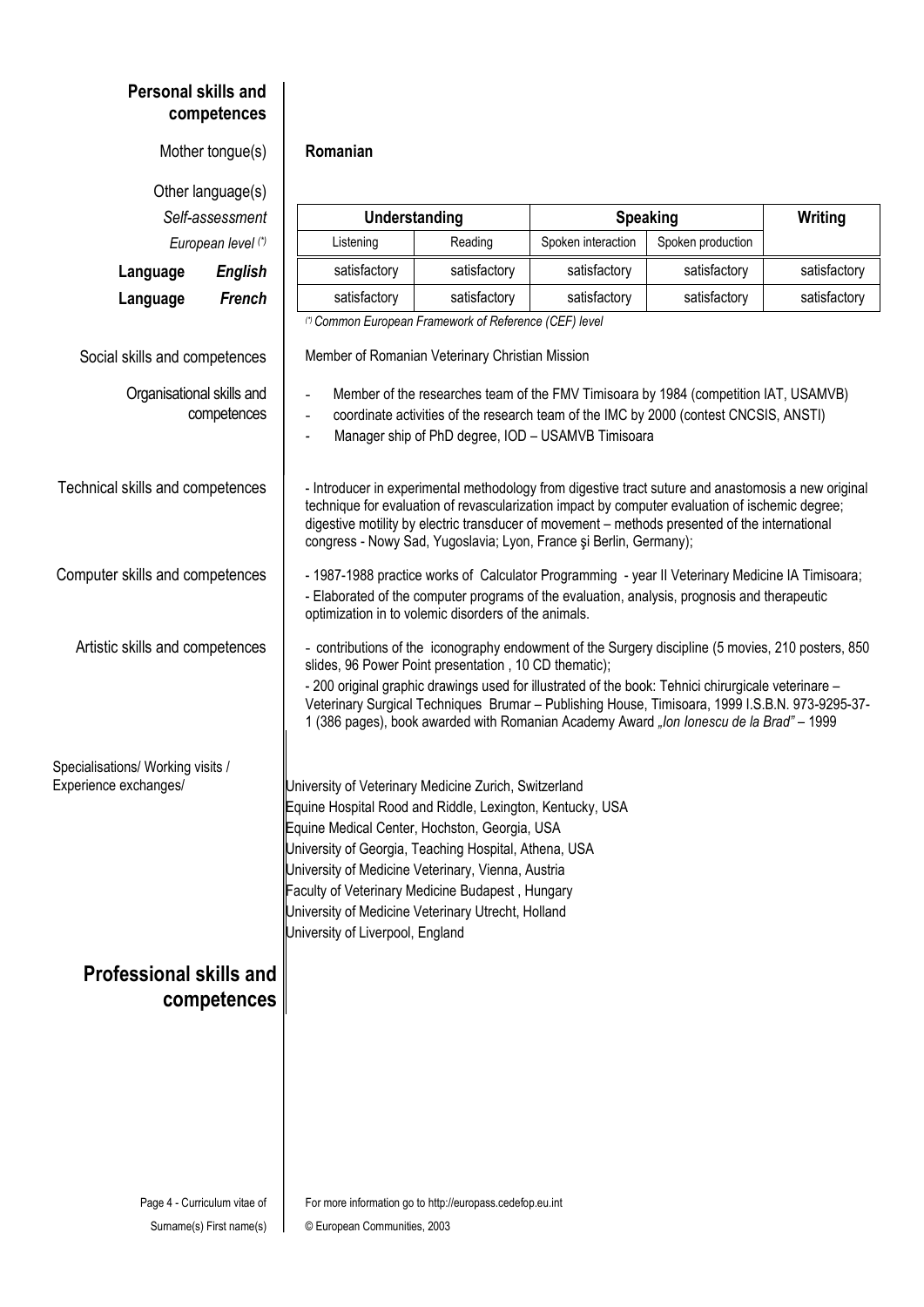| Field of research                                                  | Veterinary surgery, comparative medicine, orthopedics, traumatology, anesthesiology                                                                                                                                                                                                                                                                                                                                                                                                                                                                                                                                                                                                                                                                                                                                                                                                                                                                                                                                                                                                                                                                                                                                                                                                                                                                                                                                                                                                                                                                                                                                                                                                                                                                                                                                                                                                                                                                                                                                                                                                                                                                                                                                       |  |  |  |  |
|--------------------------------------------------------------------|---------------------------------------------------------------------------------------------------------------------------------------------------------------------------------------------------------------------------------------------------------------------------------------------------------------------------------------------------------------------------------------------------------------------------------------------------------------------------------------------------------------------------------------------------------------------------------------------------------------------------------------------------------------------------------------------------------------------------------------------------------------------------------------------------------------------------------------------------------------------------------------------------------------------------------------------------------------------------------------------------------------------------------------------------------------------------------------------------------------------------------------------------------------------------------------------------------------------------------------------------------------------------------------------------------------------------------------------------------------------------------------------------------------------------------------------------------------------------------------------------------------------------------------------------------------------------------------------------------------------------------------------------------------------------------------------------------------------------------------------------------------------------------------------------------------------------------------------------------------------------------------------------------------------------------------------------------------------------------------------------------------------------------------------------------------------------------------------------------------------------------------------------------------------------------------------------------------------------|--|--|--|--|
| <b>Professional associations</b><br><b>Awards and distinctions</b> | Romanian Veterinary Medicine College (1998-present)<br>General Association of Romanian Veterinary Medicine (1984-present);<br>Comparative Pathology Society (1986-present);<br>European Veterinary Surgery College (founder member, 1992-present);<br>Member of European Society of Veterinary Surgery (1998-present);<br>Member of International Group of Ruminants Digit Study (1990-present);<br>Expert evaluator of National Universitary Scientifical Research Board (2000-present);<br>Member of Romanian Christian DVM (1999-present);<br>Member of Scientifical Interregional Croatia-Yugoslavia-Romania-Slovenia-Hungary Research<br>Society (1997 – present);<br>Member of European Federation of Companion Animal DVM Association (2001-present);<br>Member of World Veterinary Association (2002-present);<br>Member of European Veterinary Federation (2002-present);<br>Member of Balcanic and Black Sea Veterinary Association - BaBSeVA (2002-present);<br>Member of Veterinary Comparative Orthopedy and Traumatology Society (2004-present);<br>Member of European Veterinary Dentistry Surgeon (2019-present)                                                                                                                                                                                                                                                                                                                                                                                                                                                                                                                                                                                                                                                                                                                                                                                                                                                                                                                                                                                                                                                                                          |  |  |  |  |
| <b>Publications</b><br>Books: (the most representative)            | asistent evidențiat IA Timișoara, 1988;<br>award of the Centrului Universitar Cluj Napoca for the project Aparat narcoza la animale (Animal<br>anesthesia device) - 1986<br>paper "Modification of the surgical technique for penis amputation in the horse" awarded at First Annual<br>Scientific Meeting - European College of Veterinary Surgeons, Lenzburg, Switzerland, 1992;<br>book Chirurgie Veterinară, autori Bolte S., Igna C., Ed. Brumar, Timișoara, 1997 – Medal for the<br>progress of Veterinary Medicine - Asociația Medicilor Veterinari din România;<br>diploma of merit of the European College of Veterinary Surgeons, Lenzburg, Switzerland, 1997.<br>Award of the Romanian Academy "Ion Ionescu de la Brad" - 1999 for the book Igna C: Tehnici<br>chirurgicale veterinare. Brumar - Timişoara, 1999 I.S.B.N. 973-9295-37-1 (386 pag)<br>Nominations in Who's is Who in the World 2006-2020<br>- Top 100 educators - 2008 International Biographical Center Cambridge, Anglia<br>Suturile și anastomozele tubului digestiv la animale. 1996, Brumar-Publishing<br>1.<br>House - Timișoara I.S.B.N. 973-97803-7-7 (220 pag)<br>Veterinary Surgical Techniques Brumar, Timișoara, 1999 I.S.B.N. 973-9295-37-1 (478 pages),<br>2.<br>book awarded with Romanian Academy Award "Ion Ionescu de la Brad" - 1999<br>Orthopedic surgery in companion animals, vol. II, Brumar, Publishing House, - Timișoara, 2005<br>3.<br>I.S.B.N. 973-602-157-2 (435 pag)<br>Veterinary dentistry, Brumar, Publishing House - Timișoara, 2008 I.S.B.N. 978-973-602-396-5<br>4.<br>$(391$ pag)<br>Textbook of Veterinary Surgery, All Publishing House, Bucharest, 2009.<br>5.<br>Clinica si terapeutica chirurgicala veterinara - Boli chirurgicale. Ed Brumar, Timisoara, 2014,<br>6.<br>ISBN 978-606-726-008-3 (608 pag)<br>Surgical Clinic and clinical lectures on species Ed. Agroprint Timisoara, 2019 ISBN 978-606-<br>7.<br>785-112-0 (5 vol. 2117 pag)<br>Clinical case directory guide for the surgical Ed. Agroprint Timisoara, 2020 ISBN 978-606-785-<br>୪.<br>133-5<br>9.<br>Tehnici chirurgicale veterinare/Cornel, Igna Ed. a 7-a, rev. - Timișoara, 2020, Ed.Agroprint ISBN epub 978-<br>606-785-143-4 |  |  |  |  |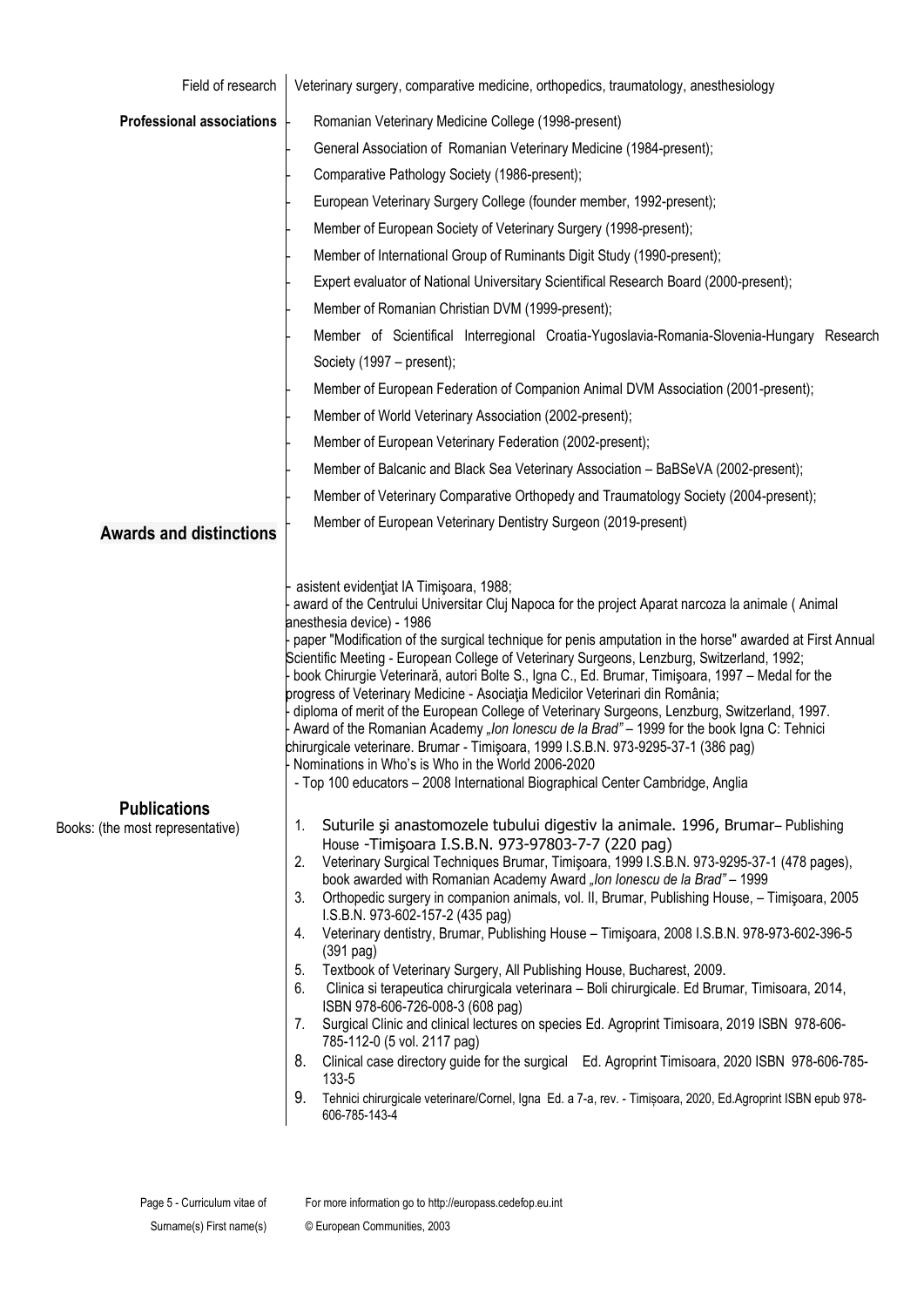| Paper works:                                                                                                                                 | (the most representative papers ISI and ISI proccedings)<br>Igna, C., Dascalu, R., Bumb, D., Sicoe, B., Zaha, C., & Schuszler, L 2020 Clinical outcome of<br>1.<br>three procedures for extra-articular stabilization of cranial cruciate ligament injuries in dogs Turkish<br>Journal<br>of<br>Veterinary<br>Animal<br>Sciences, 44(1),<br>131-141.<br>and<br>http://journals.tubitak.gov.tr/veterinary/issues/vet.20-44-1/vet-44-1-16-1904-40.pdf<br>Cornel Igna, Cristian Zaha, Larisa Schuszler, Bogdan Sicoe, Roxana Dascalu 2020 Evaluation of<br>2.<br>autologus blood pleurodesis for treatment of the persistent pneumothorax in 23 dogs and 2 horses<br>AGROLIFE SCIENTIFIC JOURNAL Volume: 9 Issue: 2 Pages:146-151<br>Cornel Igna, Stylianos Mavromatis, Bogdan Sicoe, Larisa Schuszler 2018 Assessment of the<br>3.<br>thermal paw print symmetry of the hind legs in healthy dogs Sciendo 5, 1, 2018 -<br>https://doi.10.2478/alife-2018-0068 ISSN: 2601-6222<br>C. Igna, Larisa Schuszler, D. Bumb, Dascalu Roxana, B. Sicoe, C. Zaha 2020 A retrospective<br>4.<br>study of survival rates in dogs with gastric dilatation-volvulus following surgical treatment (2010-<br>2019) Revista Romana de Medicina Veterinara, https://agmv.ro/vol-30-nr-4-2020/<br>Igna, Cornel; Daniel Bumb, Larisa Schuszler, Roxana Dascalu, Vicentiu Predescu 2019 Mini-<br>5.<br>Invasive Extra-Articular Stabilization of the Cranial Cruciate Deficient Stifle in Dogs Bulletin Of<br>University Of Agricultural Sciences And Veterinary Medicine Cluj-Napoca Veterinary Medicine<br>Volume 76, Issue 2 http://journals.usamvcluj.ro/index.php/veterinary/article/view/13519 ISSN-L<br>1843-5270 Print ISSN 1843-5270 Electronic ISSN 1843-5378 CD ROM ISSN 2457-1407 |                                                                                                                                                                        |                                                   |                                    |  |  |
|----------------------------------------------------------------------------------------------------------------------------------------------|------------------------------------------------------------------------------------------------------------------------------------------------------------------------------------------------------------------------------------------------------------------------------------------------------------------------------------------------------------------------------------------------------------------------------------------------------------------------------------------------------------------------------------------------------------------------------------------------------------------------------------------------------------------------------------------------------------------------------------------------------------------------------------------------------------------------------------------------------------------------------------------------------------------------------------------------------------------------------------------------------------------------------------------------------------------------------------------------------------------------------------------------------------------------------------------------------------------------------------------------------------------------------------------------------------------------------------------------------------------------------------------------------------------------------------------------------------------------------------------------------------------------------------------------------------------------------------------------------------------------------------------------------------------------------------------------------------------------------------------------------------------------|------------------------------------------------------------------------------------------------------------------------------------------------------------------------|---------------------------------------------------|------------------------------------|--|--|
| <b>Research grant</b>                                                                                                                        |                                                                                                                                                                                                                                                                                                                                                                                                                                                                                                                                                                                                                                                                                                                                                                                                                                                                                                                                                                                                                                                                                                                                                                                                                                                                                                                                                                                                                                                                                                                                                                                                                                                                                                                                                                        |                                                                                                                                                                        |                                                   |                                    |  |  |
| <b>Director</b>                                                                                                                              | Nr.<br>crt.                                                                                                                                                                                                                                                                                                                                                                                                                                                                                                                                                                                                                                                                                                                                                                                                                                                                                                                                                                                                                                                                                                                                                                                                                                                                                                                                                                                                                                                                                                                                                                                                                                                                                                                                                            | <b>Titlul proiectului</b>                                                                                                                                              | <b>Tipul</b><br>grantului                         | <b>Autoritatea</b><br>contractantă |  |  |
|                                                                                                                                              | 1                                                                                                                                                                                                                                                                                                                                                                                                                                                                                                                                                                                                                                                                                                                                                                                                                                                                                                                                                                                                                                                                                                                                                                                                                                                                                                                                                                                                                                                                                                                                                                                                                                                                                                                                                                      | Ghidarea<br>regenerarii osoase<br>periostale                                                                                                                           | ID-130<br>Nr<br>1075/2009-<br>2011                | <b>CNCSIS</b>                      |  |  |
|                                                                                                                                              | $\overline{2}$                                                                                                                                                                                                                                                                                                                                                                                                                                                                                                                                                                                                                                                                                                                                                                                                                                                                                                                                                                                                                                                                                                                                                                                                                                                                                                                                                                                                                                                                                                                                                                                                                                                                                                                                                         | Tehnologii noi in<br>implantologia<br>stomatologica<br>bazate pe modele<br>de osteointegrare<br>animala                                                                | $GR - 1003$<br>70GR/2006-<br>74/2007<br>96GR/2008 | <b>CNCSIS</b>                      |  |  |
|                                                                                                                                              | 3                                                                                                                                                                                                                                                                                                                                                                                                                                                                                                                                                                                                                                                                                                                                                                                                                                                                                                                                                                                                                                                                                                                                                                                                                                                                                                                                                                                                                                                                                                                                                                                                                                                                                                                                                                      | Dezvoltarea<br>de<br>terapii inovative în<br>reconstrucția<br>osteoarticulară                                                                                          | <b>CEEX</b><br>45/2005-<br>2008-2011              | CNMP-CEEX                          |  |  |
|                                                                                                                                              | 4                                                                                                                                                                                                                                                                                                                                                                                                                                                                                                                                                                                                                                                                                                                                                                                                                                                                                                                                                                                                                                                                                                                                                                                                                                                                                                                                                                                                                                                                                                                                                                                                                                                                                                                                                                      | Metode novatoare<br>de<br>inducere<br>a<br>imunotoleranței față<br>de fenotipuri non-<br>self<br>în<br>vederea<br>evitării<br>rejetelor<br>posttransplant              | <b>CEEX</b><br>194/2006-<br>2008-2010             | CNMP-CEEX                          |  |  |
|                                                                                                                                              | 5.                                                                                                                                                                                                                                                                                                                                                                                                                                                                                                                                                                                                                                                                                                                                                                                                                                                                                                                                                                                                                                                                                                                                                                                                                                                                                                                                                                                                                                                                                                                                                                                                                                                                                                                                                                     | Cercetare clinica in<br>chirurgia veterinara                                                                                                                           | intern                                            | USAMVBT<br>2016-2024               |  |  |
| Member of the scientific committees of $ _1$ . Editorial Bord for Veterinary Animal Science<br>international publications and<br>conferences |                                                                                                                                                                                                                                                                                                                                                                                                                                                                                                                                                                                                                                                                                                                                                                                                                                                                                                                                                                                                                                                                                                                                                                                                                                                                                                                                                                                                                                                                                                                                                                                                                                                                                                                                                                        | 2. Scientific bord for Animal and Veterinary Sciences                                                                                                                  |                                                   |                                    |  |  |
| Reviewer for international publications                                                                                                      | 4. UTTAR Pradesh Journal of Zoology                                                                                                                                                                                                                                                                                                                                                                                                                                                                                                                                                                                                                                                                                                                                                                                                                                                                                                                                                                                                                                                                                                                                                                                                                                                                                                                                                                                                                                                                                                                                                                                                                                                                                                                                    | 1. Journal of Pharmaceutical Research International<br>2. International Research Journal of Medicine and Medical Sciences.<br>3. Asian Journal of Orthopaedic Research |                                                   |                                    |  |  |
| Page 6 - Curriculum vitae of<br>Surname(s) First name(s)                                                                                     | For more information go to http://europass.cedefop.eu.int<br>© European Communities, 2003                                                                                                                                                                                                                                                                                                                                                                                                                                                                                                                                                                                                                                                                                                                                                                                                                                                                                                                                                                                                                                                                                                                                                                                                                                                                                                                                                                                                                                                                                                                                                                                                                                                                              |                                                                                                                                                                        |                                                   |                                    |  |  |